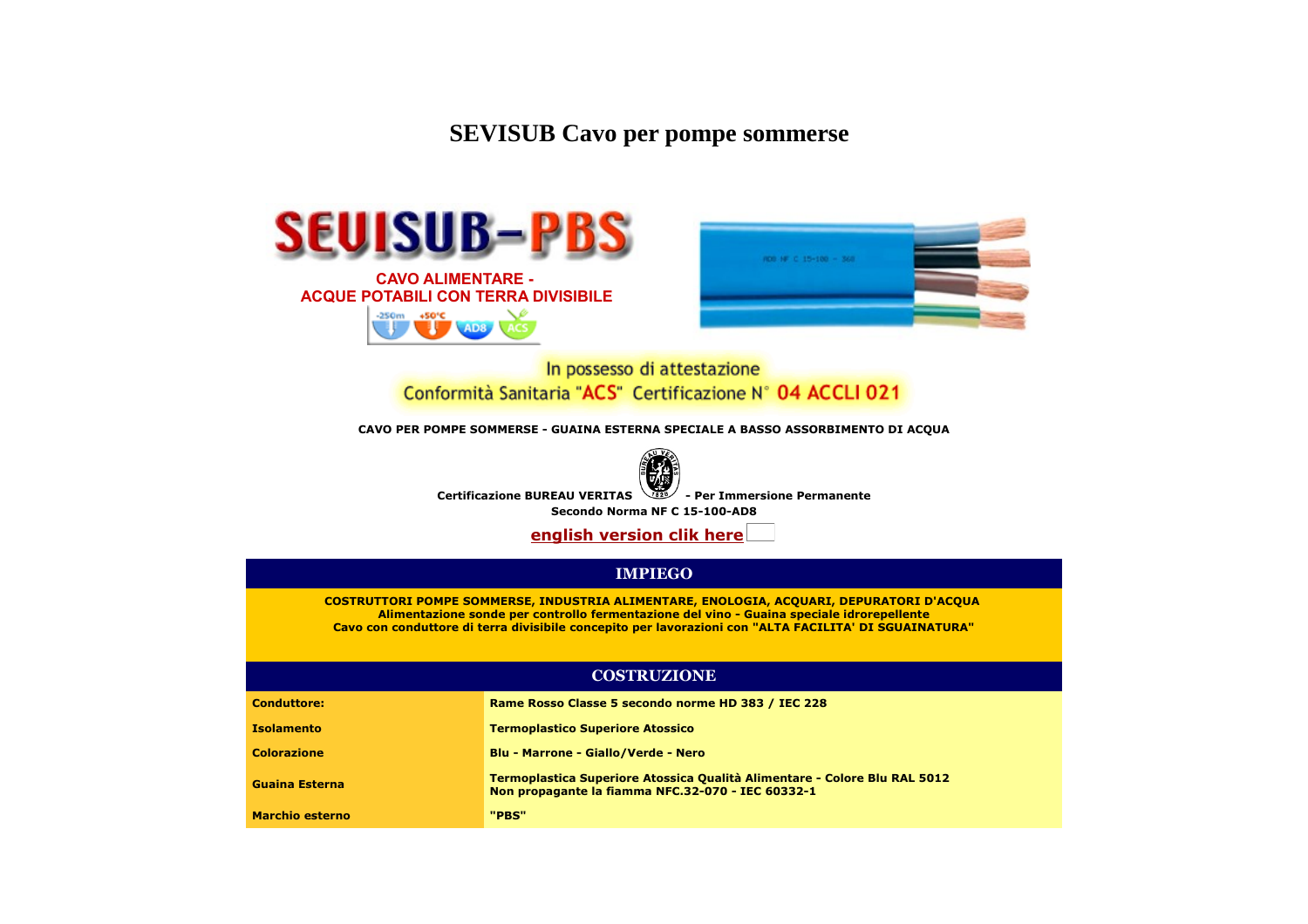| <b>ALTRI VALORI</b>                                                   |
|-----------------------------------------------------------------------|
| Tensione Nominale: 0,6/1 Kw - 50 Hz                                   |
| Temperatura di impiego in aria: $-40^{\circ}$ C +70 $^{\circ}$ C      |
| Temperatura di impiego in immersione: -20°C +40°C                     |
| Resistenza max del conduttore a $20^{\circ}$ C = 13,3                 |
| Immersione permanente: 200 mt o 20 bar                                |
| Test elettrico di immersione: secondo NFC 15 100 AD8                  |
| Contatto con derrate alimentari secondo ACS nº 04 ACCLI 021 - BS 6920 |

| N. dei<br>cond.<br>x sez.<br>mm2 | <b>Composizione</b><br>nominale<br>n° x Ø trefoli<br>mm | А<br><b>Dimensione</b><br>dei 3 Cond.<br>(Triade) mm | в<br><b>Dimensione</b><br>Totale.<br>3 Cond.+ G/V | <b>Resistenza</b><br>lineare<br>max. W/km<br>a $20^{\circ}$ C |
|----------------------------------|---------------------------------------------------------|------------------------------------------------------|---------------------------------------------------|---------------------------------------------------------------|
|                                  |                                                         | <b>CAVO SEVISUB</b>                                  |                                                   |                                                               |
| $4G \times 1.5$                  | 28 x 0.245                                              | 11.4                                                 | $5.4 \times 16.80$                                | 13.30                                                         |
| $4G \times 2.0$                  | $40 \times 0.245$                                       | 11.9                                                 | $5.6 \times 17.00$                                | 8.5                                                           |
| $4G \times 2.5$                  | 47 x 0.245                                              | 13.8                                                 | $6.3 \times 19.8$                                 | 7.98                                                          |
| $4G \times 4.0$                  | 56 x 0.290                                              | 16.1                                                 | $7.5 \times 23.60$                                | 4.95                                                          |
| $4G \times 6.0$                  | 80 x 0.290                                              | 17.8                                                 | $8.2 \times 26.00$                                | 3.30                                                          |
| $4G \times 10.0$                 | 84 x 0.380                                              | 22.4                                                 | 10 x 32.40                                        | 1.91                                                          |
| $4G \times 16.0$                 | $126 \times 0.40$                                       | 26.2                                                 | 11.4 x 37.60                                      | 1.15                                                          |
| $4G \times 25.0$                 | 196 x 0.40                                              | 32.5                                                 | $13.5 \times 46.00$                               | 0.727                                                         |
| 4G x 35.0                        | 276 x 0.40                                              | 36.0                                                 | 14.8 x 50.80                                      | 0.524                                                         |
|                                  |                                                         |                                                      |                                                   |                                                               |

**Per altre sezioni consultateci**

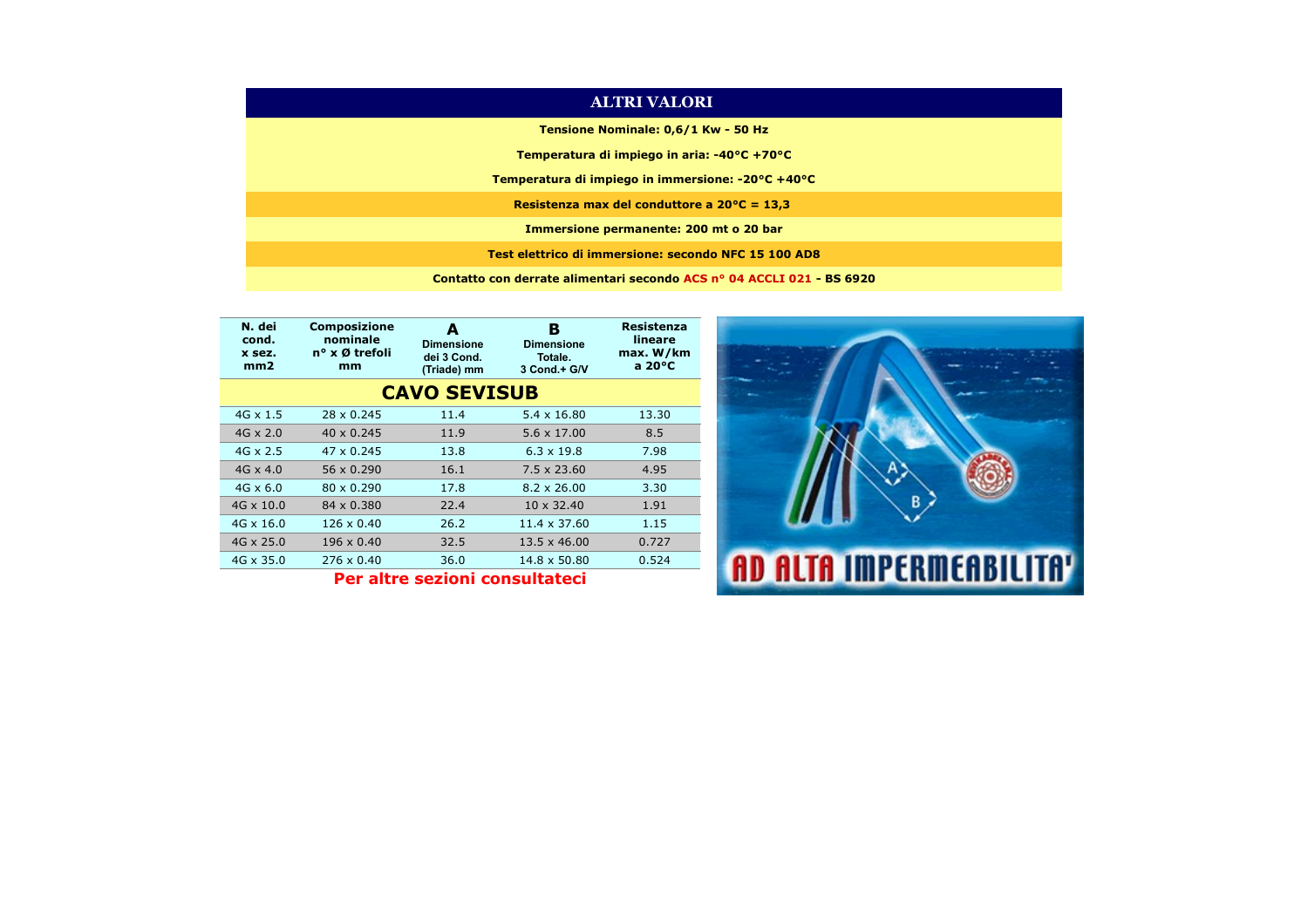

## **GARANTITO PER CONTATTO CON DERRATE ALIMENTARI E ACQUE POTABILI**

**IN ACCORDO CON I SEGUENTI DECRETI MINISTERIALI :**

| <b>Francia</b>     | Journal officiel n° 1227/2002 et emendements.                                                         |
|--------------------|-------------------------------------------------------------------------------------------------------|
| Germania           | Bundesgesetzblatt, Teil I, Angle 3 (1992).                                                            |
| <b>Belgio</b>      | Arretes royaux belges : MB del 24.07.1992 e ultimo aggiornamento                                      |
| <b>Spagna</b>      | Real decreto 2207/94 del 16 novembre 1994 e ultimo aggiornamento.                                     |
| <b>Italia</b>      | Decreto ministeriale italiano del 21 marzo 1973 (GU n°104 del 20 Aprile 1973) e ultimo aggiornamento. |
| <b>Regno Unito</b> | Reglementation britannique "Statutory instruments" n° 1376 (1998) e ultimo aggiornamento.             |
| <b>CE</b>          | Direttiva CE 2002/72                                                                                  |

English version

# **SEVISUB**

## **100% NO TOXIC ALIMENTARY CABLE**

**Guarantees relating to the sheath of the PBS in contact with foodstuff BS 6920, ACS N° 04 ACC LI validity 01 06 2009**

**Properly designed for power supply of submerged pumps in direct contact with drinking water or foodstuffs.**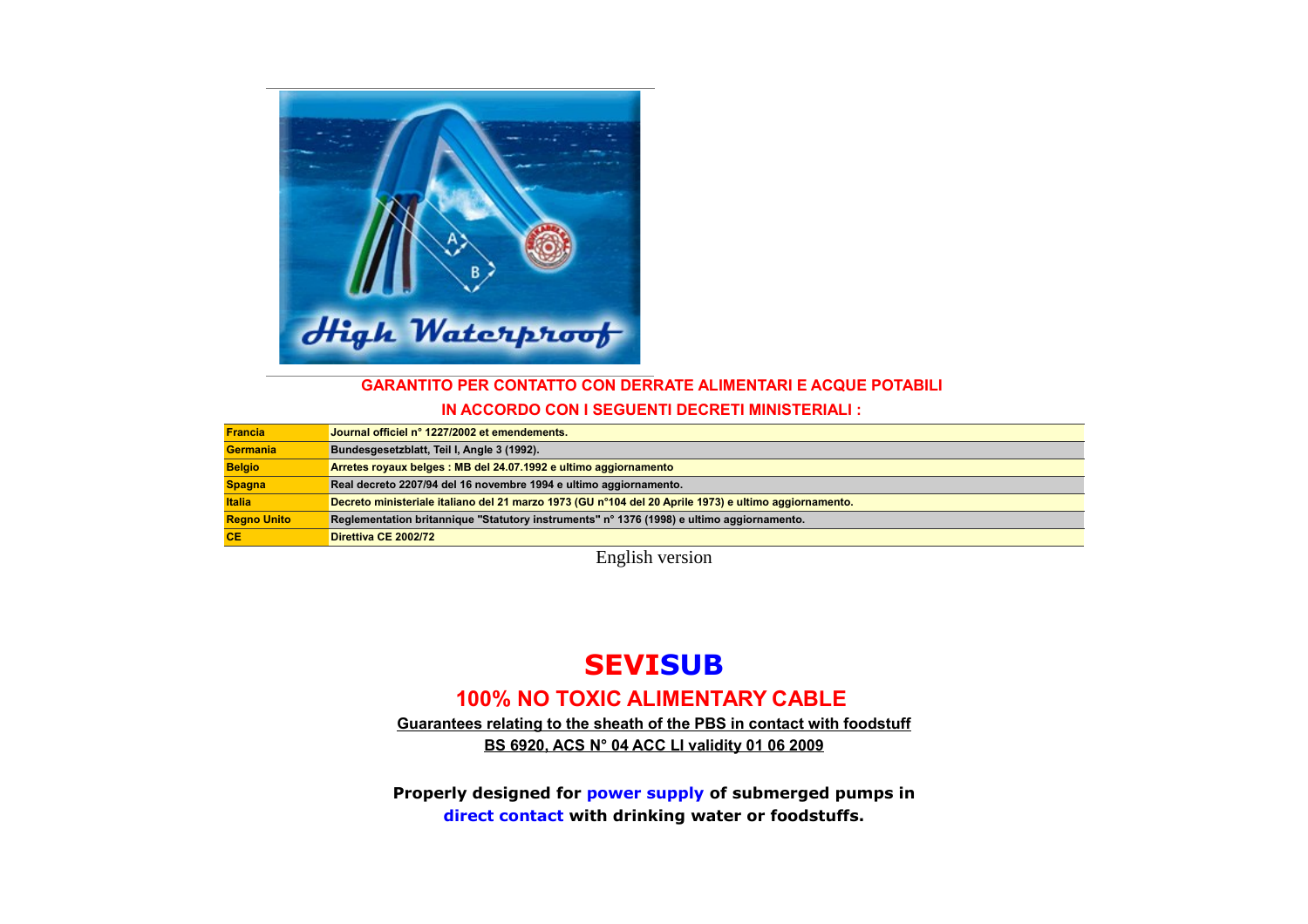## **Examples: submerged pumps, swimming pool cleaner, acquarium, water fish ponds, water pool, water filtering...**

|                                                        |                   |                      | <b>BUREAU VERITAS</b> |                                           |  |
|--------------------------------------------------------|-------------------|----------------------|-----------------------|-------------------------------------------|--|
| Nb of<br>conductor<br><b>x cross</b><br>section<br>mm2 | <b>Stranding</b>  | A                    | в                     | Core<br>Resistance<br>max. $20^{\circ}$ C |  |
|                                                        |                   | <b>SEVISUB CABLE</b> |                       |                                           |  |
| $4G \times 1.5$                                        | 28 x 0.245        | 11.4                 | $5.4 \times 16.80$    | 13.30                                     |  |
| $4G \times 2.0$                                        | $40 \times 0.245$ | 11.9                 | $5.6 \times 17.00$    | 8.5                                       |  |
| $4G \times 2.5$                                        | 47 x 0.245        | 13.8                 | $6.3 \times 19.8$     | 7.98                                      |  |
| $4G \times 4.0$                                        | $56 \times 0.290$ | 16.1                 | $7.5 \times 23.60$    | 4.95                                      |  |
| $4G \times 6.0$                                        | $80 \times 0.290$ | 17.8                 | $8.2 \times 26.00$    | 3.30                                      |  |
| $4G \times 10.0$                                       | 84 x 0.380        | 22.4                 | $10 \times 32.40$     | 1.91                                      |  |
| $4G \times 16.0$                                       | $126 \times 0.40$ | 26.2                 | 11.4 x 37.60          | 1.15                                      |  |
| $4G \times 25.0$                                       | $196 \times 0.40$ | 32.5                 | $13.5 \times 46.00$   | 0.727                                     |  |
| $4G \times 35.0$                                       | $276 \times 0.40$ | 36.0                 | $14.8 \times 50.80$   | 0.524                                     |  |

- for submerged pumps NF C 15-100-AD8

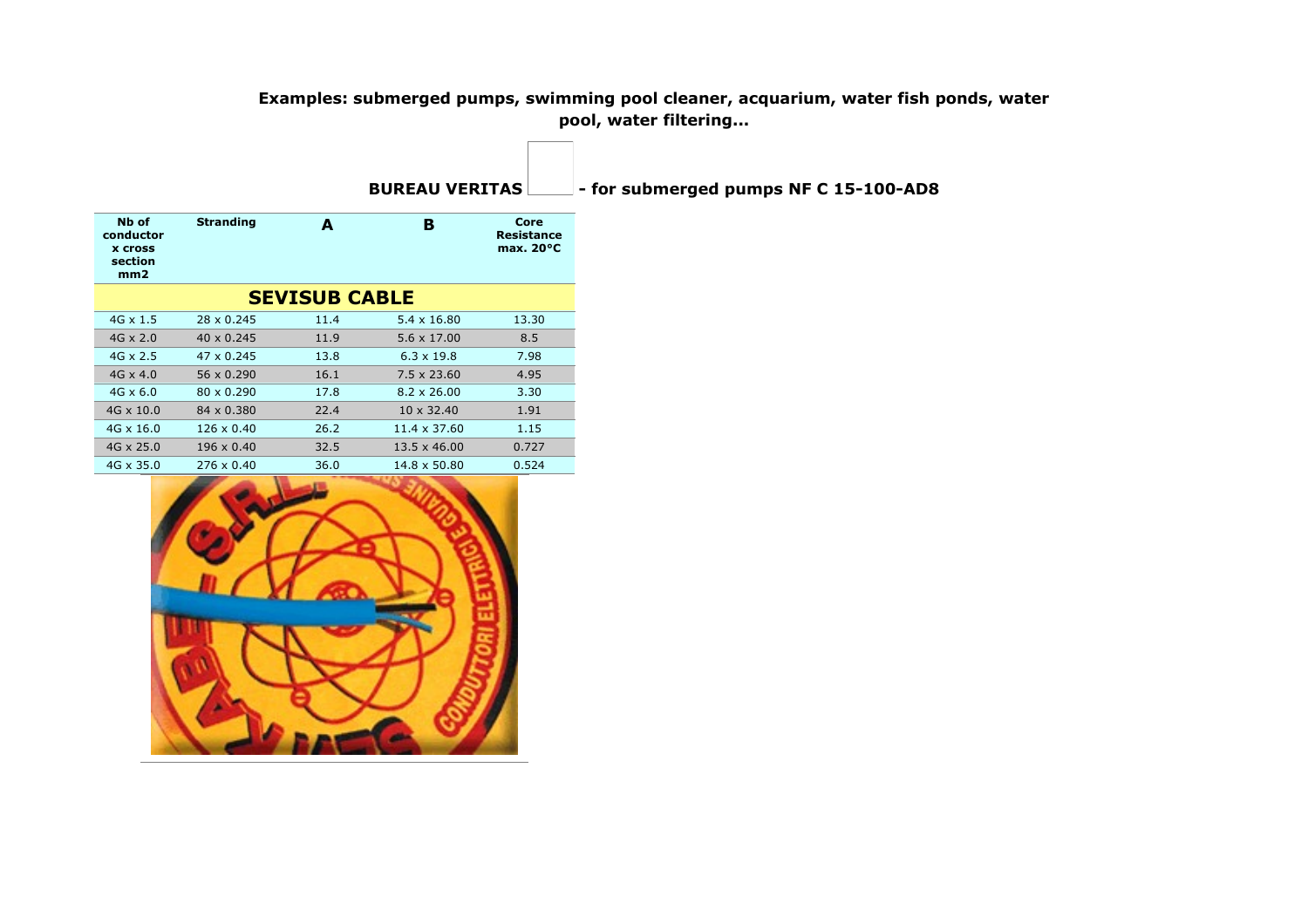## **PBS SHEATH in accordance with BS 6920, ACS N° 04 ACC LI (validity 01 06 2009) Norms for contact with drinking water and foodstuff supplies**

| <b>France</b>  | Journal officiel n° 1227/2002 et emendements.                                 |
|----------------|-------------------------------------------------------------------------------|
| <b>Germany</b> | Bundesgesetzblatt, Teil I, Anlage 3 (1992).                                   |
| <b>Belgium</b> | Arretes royaux belges: MB del 24.07.1992                                      |
| <b>Spain</b>   | Real decreto 2207/94 del 16 novembre 1994                                     |
| <b>Italy</b>   | Decreto ministeriale italiano del 21 marzo 1973 (GU nº104 del 20 Aprile 1973) |
| <b>UK</b>      | Reglementation britannique "Statutory instruments" n° 1376 (1998)             |
| <b>CE</b>      | Directive CE 2002/72                                                          |

#### **CARACTHERISTICS :**

According to standards BS 6920, ACS N° 04 ACC LI 021 validity 01 06 2009

**Nominal Voltage** : 600/1000V – 50/60 Hz **Working temperature in the air (fixed)** : -40°C +70°C - **Working temperature in the air (dynamic)** : -40°C +70°C **Working temperature in the water** : +50°C **Immersion depth** : 200 m - 20 bars - NFC 15 100 AD8 - NFC 32-102-16-annexe A **Fire classification** : C2 (not propagation of the flame) - NF C 32-070 **CORE** : Red Copper Classe 5 according to HD 383 / IEC 228 **Insulation** : High quality Thermoplastic non toxic **Sheath** : High quality Thermoplastic non toxic, alimentary quality - Blue color

**Application submerged pumps, swimming pool cleaner, acquarium, water fish ponds, water pool, water filtering...**



**PBS-R PBS-P (-40°C + 70°C)**



**ALIMENTARY FLEXIBLE CABLE**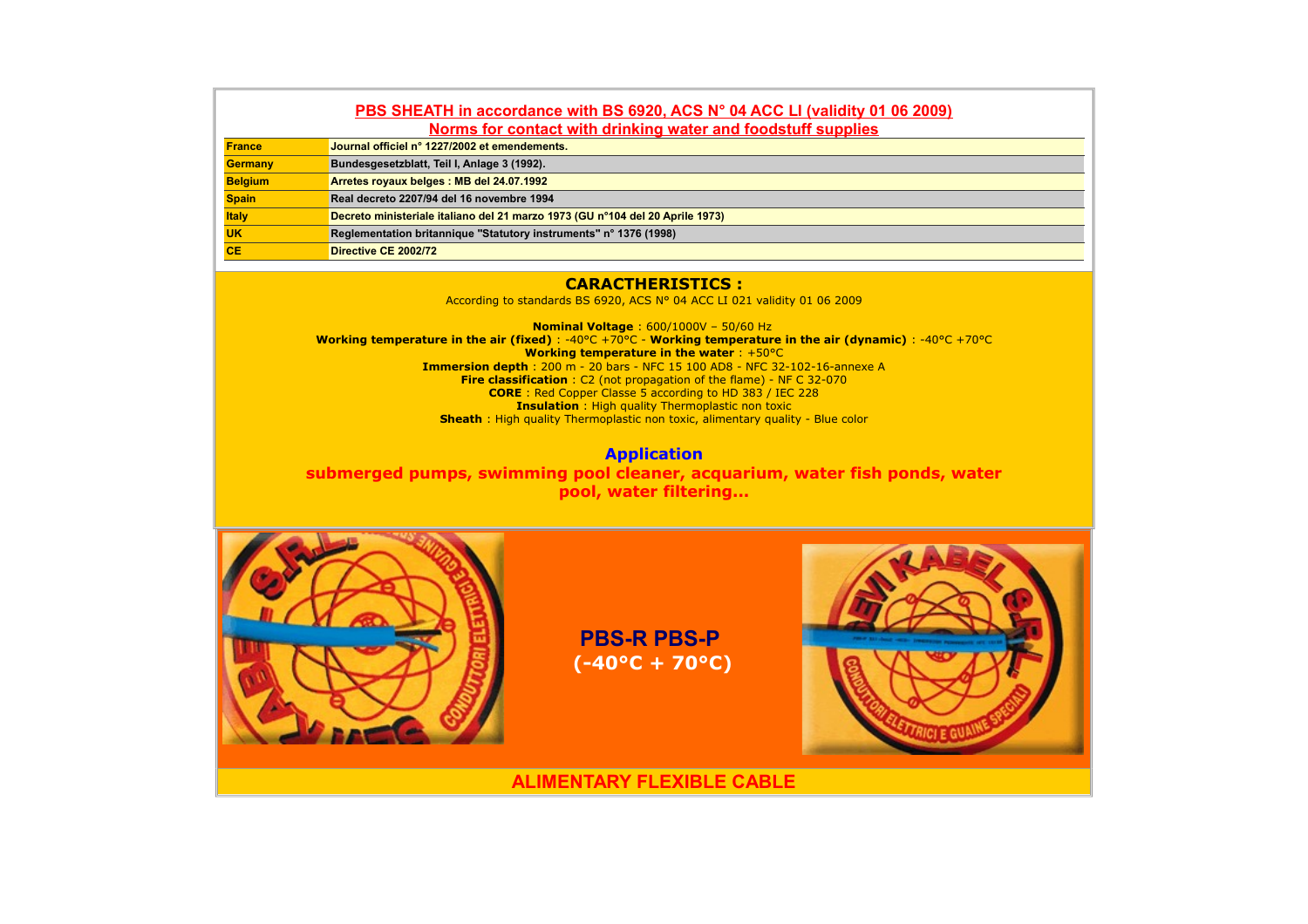| Nb of<br>conductor<br><b>x cross</b><br>section<br>mm2 | <b>Stranding</b>  | Outer<br><b>Diameter</b><br>mm   | <b>Cable</b><br>weight<br>Kg/Km | Core<br>Resistance<br>max. $20^{\circ}$ C |
|--------------------------------------------------------|-------------------|----------------------------------|---------------------------------|-------------------------------------------|
|                                                        |                   | <b>PBS-R ROUD FLEXIBLE CABLE</b> |                                 |                                           |
| $1 \times 1.5$                                         | 28 X 0.245        | 6.2                              | 20                              | 13.30                                     |
| $1 \times 2.5$                                         | 47 X 0.245        | 6.8                              | 32                              | 7.98                                      |
| $1 \times 4$                                           | 56 X 0.29         | 7.7                              | 52                              | 4.95                                      |
| $1 \times 6$                                           | 80 X 0.29         | 8.5                              | 70                              | 3.30                                      |
| $1 \times 10$                                          | 84 x 0.38         | 9.5                              | 165                             | 1.91                                      |
| $1 \times 16$                                          | 132 x 0.38        | 11.5                             | 240                             | 1.21                                      |
| $1 \times 25$                                          | 175 x 0.40        | 13.5                             | 340                             | 0.780                                     |
| $1 \times 35$                                          | 238 x 0.40        | 15                               | 480                             | 0.554                                     |
| $1 \times 50$                                          | $377 \times 0.40$ | 17.5                             | 675                             | 0.386                                     |
| $1 \times 70$                                          | 340 x 0.50        | 20                               | 900                             | 0.272                                     |
| $1 \times 95$                                          | 444 x 0.50        | 22.5                             | 1200                            | 0.206                                     |
| $1 \times 120$                                         | 586 x 0.50        | 24                               | 1400                            | 0.161                                     |
| $2 \times 1$                                           | 32 X 0.19         | 8.3                              | 75                              | 19.50                                     |
| $2 \times 1.5$                                         | 28 X 0.245        | 9.2                              | 96                              | 13.30                                     |
| $2 \times 2.5$                                         | 47 X 0.245        | 10.9                             | 145                             | 7.98                                      |
| $2 \times 4$                                           | 56 X 0.290        | 12.3                             | 200                             | 4.95                                      |
| $2 \times 6$                                           | 80 X 0.290        | 13.8                             | 280                             | 3.30                                      |
| $3 \times 1$                                           | 32 X 0.20         | 9                                | 80                              | 20                                        |
| $3 \times 1.5$                                         | 28 X 0.245        | 10                               | 135                             | 13.30                                     |
| $3 \times 2.5$                                         | 47 X 0.245        | 11.8                             | 175                             | 7.98                                      |
| $3 \times 4$                                           | 56 X 0.29         | 13.4                             | 250                             | 4.95                                      |
| $3 \times 6$                                           | 80 X 0.29         | 15.                              | 352                             | 3.30                                      |
| $3 \times 10$                                          | 84 x 0.38         | 160                              | 475                             | 1.91                                      |
| $3 \times 16$                                          | 132 x 038         | 20                               | 685                             | 1.21                                      |
| $3 \times 25$                                          | $175 \times 0.4$  | 27                               | 1050                            | 0.78                                      |
| $3 \times 35$                                          | $238 \times 0.4$  | 30                               | 1305                            | 0.554                                     |
| $3 \times 50$                                          | $377 \times 0.4$  | 34                               | 1820                            | 0.386                                     |
| 4 G 1.5                                                | 28 x 0.245        | 11                               | 163                             | 13.3                                      |
| 4 G 2.5                                                | 47 x 0.245        | 12.9                             | 245                             | 7.98                                      |
| 4 G 4                                                  | $56 \times 0.29$  | 14.7                             | 340                             | 4.95                                      |
| 4 G 6                                                  | $80 \times 0.29$  | 16.9                             | 455                             | 3.30                                      |
| 4 G 10                                                 | 84 x 0.38         | 20                               | 680                             | 1.91                                      |
| 4 G 16                                                 | 132 x 0.38        | 23                               | 950                             | 1.21                                      |
| 4 G 25                                                 | 175 x 0.40        | 29                               | 1450                            | 0.78                                      |
| 4 G 35                                                 | 238 x 0.40        | 33                               | 1850                            | 0.554                                     |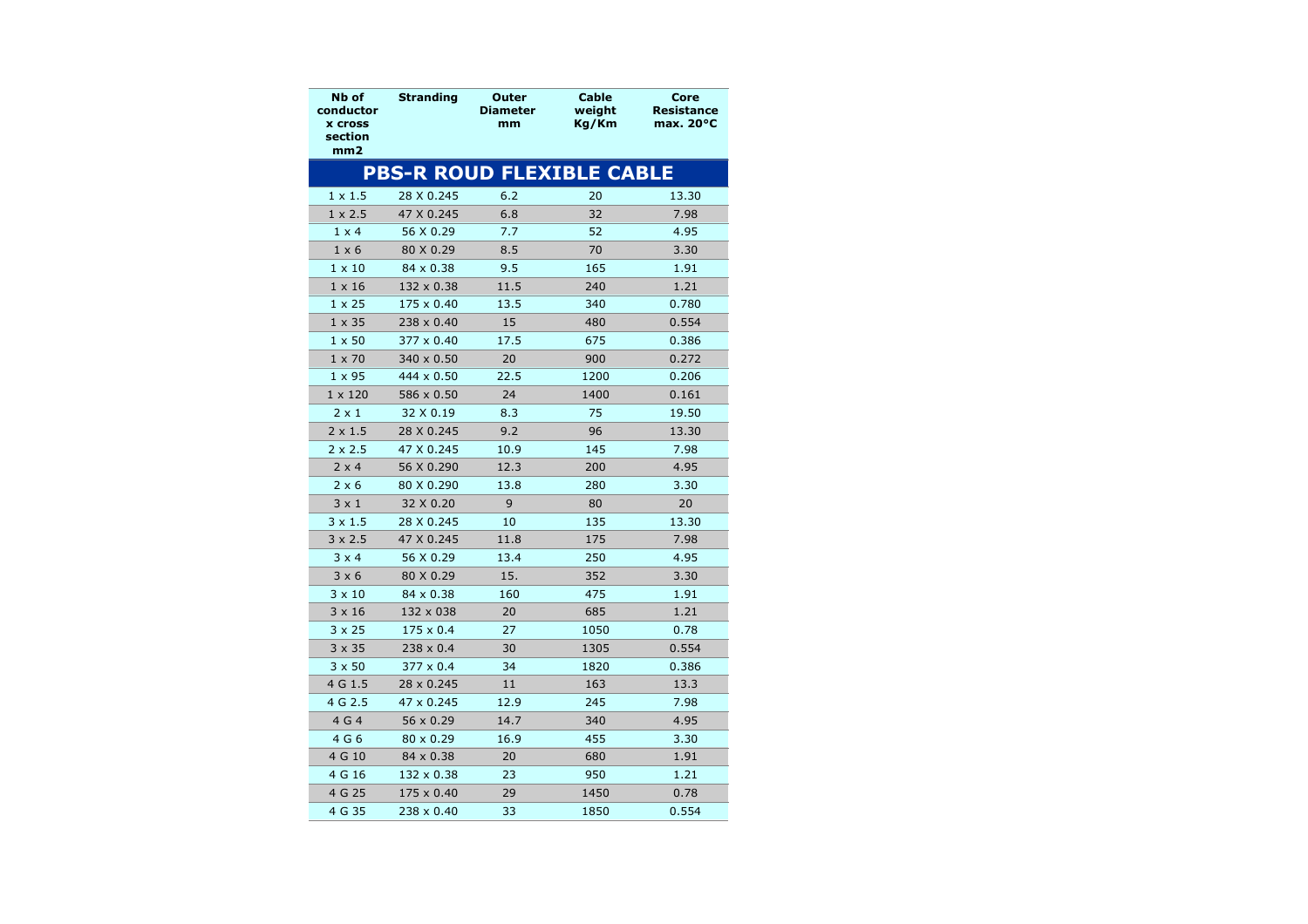| Nb of<br>conductor<br><b>X Cross</b><br>section<br>mm2 | <b>Stranding</b>  | Outer<br><b>Diameter</b><br>mm | Cable<br>weight<br>Kg/Km | Core<br><b>Resistance</b><br>max. $20^{\circ}$ C |
|--------------------------------------------------------|-------------------|--------------------------------|--------------------------|--------------------------------------------------|
| $5 \times 6$                                           | $80 \times 0.29$  | 18.7                           | 590                      | 3.30                                             |
| $5 \times 4$                                           | 56 $\times$ 0.29  | 16.6                           | 395                      | 4.95                                             |
| $5 \times 2.5$                                         | $47 \times 0.245$ | 14.2                           | 265                      | 7.98                                             |
| $5 \times 1.5$                                         | 28 x 0.245        | 12.3                           | 200                      | 13.3                                             |
| $5 \times 1$                                           | $32 \times 0.19$  | 11.1                           | 140                      | 19.5                                             |
| 4 G 70                                                 | $340 \times 0.50$ | 43                             | 4250                     | 0.272                                            |
| 4 G 50                                                 | $377 \times 0.40$ | 38                             | 2650                     | 0.386                                            |
|                                                        |                   |                                |                          |                                                  |

|                | <b>PBS-P FLAT FLEXIBLE CABLE</b> |                    |      |       |
|----------------|----------------------------------|--------------------|------|-------|
| $3 \times 1.5$ | 28 x 0.245                       | $5.4 \times 11.4$  | 109  | 13.30 |
| $3 \times 2.5$ | $47 \times 0.245$                | $6.3 \times 13.5$  | 168  | 7.98  |
| $3 \times 4$   | 56 x 0.290                       | $7.5 \times 16.1$  | 243  | 4.95  |
| $3 \times 6$   | 80 x 0.290                       | $8.2 \times 17.8$  | 345  | 3.30  |
| $3 \times 10$  | 84 x 0.380                       | $10 \times 22.4$   | 467  | 1.91  |
| $3 \times 16$  | 132 x 0.380                      | $11.4 \times 26.2$ | 675  | 1.21  |
| $3 \times 25$  | $175 \times 0.40$                | $13.5 \times 32.5$ | 1035 | 0.78  |
| $3 \times 35$  | $238 \times 0.40$                | $14.8 \times 36$   | 1295 | 0.554 |
| $3 \times 50$  | $377 \times 0.50$                | $17.5 \times 43.3$ | 1810 | 0.386 |
| $3 \times 70$  | $340 \times 0.50$                | $19.4 \times 49$   | 2995 | 0.272 |
| 4 G 1.5        | 28 x 0.245                       | $5.4 \times 16.8$  | 139  | 13.30 |
| 4 G 2.5        | 47 x 0.245                       | $6.3 \times 19.8$  | 204  | 7.98  |
| 4 G 4          | $56 \times 0.29$                 | $7.5 \times 23.6$  | 318  | 4.95  |
| 4 G 6          | $80 \times 0.29$                 | $8.2 \times 26$    | 424  | 3.30  |
| $4 \times 10$  | $84 \times 0.38$                 | $10 \times 32.4$   | 580  | 1.91  |
| $4 \times 16$  | $132 \times 0.38$                | $11.4 \times 37.6$ | 890  | 1.21  |
| 4 G 25         | $175 \times 0.40$                | $13.5 \times 46$   | 1350 | 0.78  |
| $4 \times 35$  | $238 \times 0.40$                | $14.8 \times 50.8$ | 1830 | 0.554 |